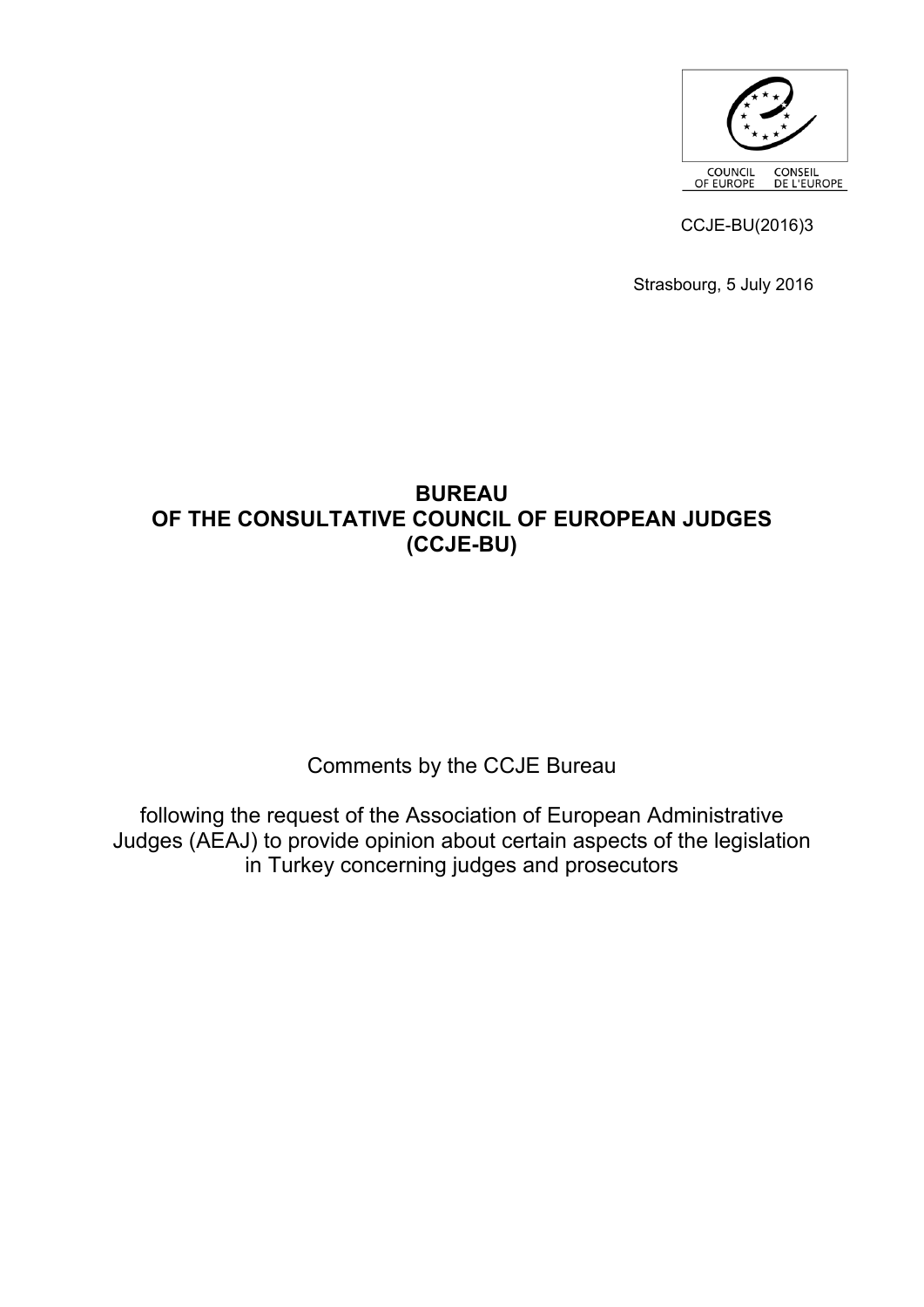#### **I. The request**

By letter of 25 March 2016, the Association of European Administrative Judges (AEAJ) informed the CCJE about certain aspects of the practice of the Turkish High Council of Judges and Prosecutors as regards the transfer of judges and prosecutors. The AEAJ requested the opinion of the CCJE with regard to Article 47 of the Law No. 2802 on Judges and Public Prosecutors. In particular, the AEAJ requested the opinion of the CCJE on whether Article 47 of the law and the application of this provision, as seen in the practice of the Turkish High Council of Judges and Prosecutors, are in line with European standards.

AEAJ reported that several claims regarding the transfer of judges against their will had been put forward to AEAJ, and reminded that also the CCJE in its Situation Report on the judiciary and judges in Council of Europe member states CCJE 2015 (document CCJE(2015)3) had mentioned similar incidents. Several claims had indicated that such transfers had been reactions to certain judicial decisions made by the judges concerned. A number of administrative judges had been transferred to tax courts. Fifty-five judges or prosecutors claimed that they had been transferred more than once.

AEAJ referred to a survey among judges and prosecutors, which was carried out from July till November 2015, on the numbers of involuntary transfers of judges and prosecutors in 2014 and 2015 in Turkey. Attached to the letter was a summary of the results of this survey. Out of the 1750 judges and prosecutors who participated in the survey, 886 had been transferred during January 2014 and June 2015 at least once. Of these, 32% were happy with the transfer, while 68% were not.

AEAJ stated that between January 2014 and October 2015, 6075 civil and criminal judges and 709 administrative judges had been transferred by decrees of the High Council of Judges and Prosecutors. AEAJ claims that 47% of these transfers were without the consent of the judges and prosecutors concerned, without any previous disciplinary procedure and without taking into account that the judge or prosecutor had not finished the stipulated time of a posting to the respective region.

AEAJ underlined that the decrees (especially the decree dated 12.6.2015) were not reasoned in a comprehensible or an individual manner, that they were adopted only a few days before the transfer should take place, and that they provided a short term for remedies.

As a concrete example, the AEAJ referred to the case of prosecutor Menderes Arican, who by a decree of the High Council of Judges and Prosecutors of 19 February 2016 was transferred to Malatya province for a period of four months, which is 1300 km from his former working place in Canakkale. AEAJ considers that the decree was adopted by a chamber which had no jurisdiction, that it is not sufficiently reasoned and that it is not in line with Article 47 of the law on Judges and Public Prosecutors. The original decree was sent to the CCJE, and the AEAJ provided an internet link to an article by Cihan News Agency, in which a connection is alleged between recent critical comments by prosecutor Menderes Arican in respect of the Minister of Justice and others and his transfer.

#### **II. The procedure of the assessment**

According to its terms of reference, one of the tasks of the CCJE is to provide targeted cooperation, inter alia, at the request of CCJE members, judicial bodies or relevant associations of judges, to enable States to comply with Council of Europe standards concerning judges. The aforementioned request of the AEAJ falls within the terms of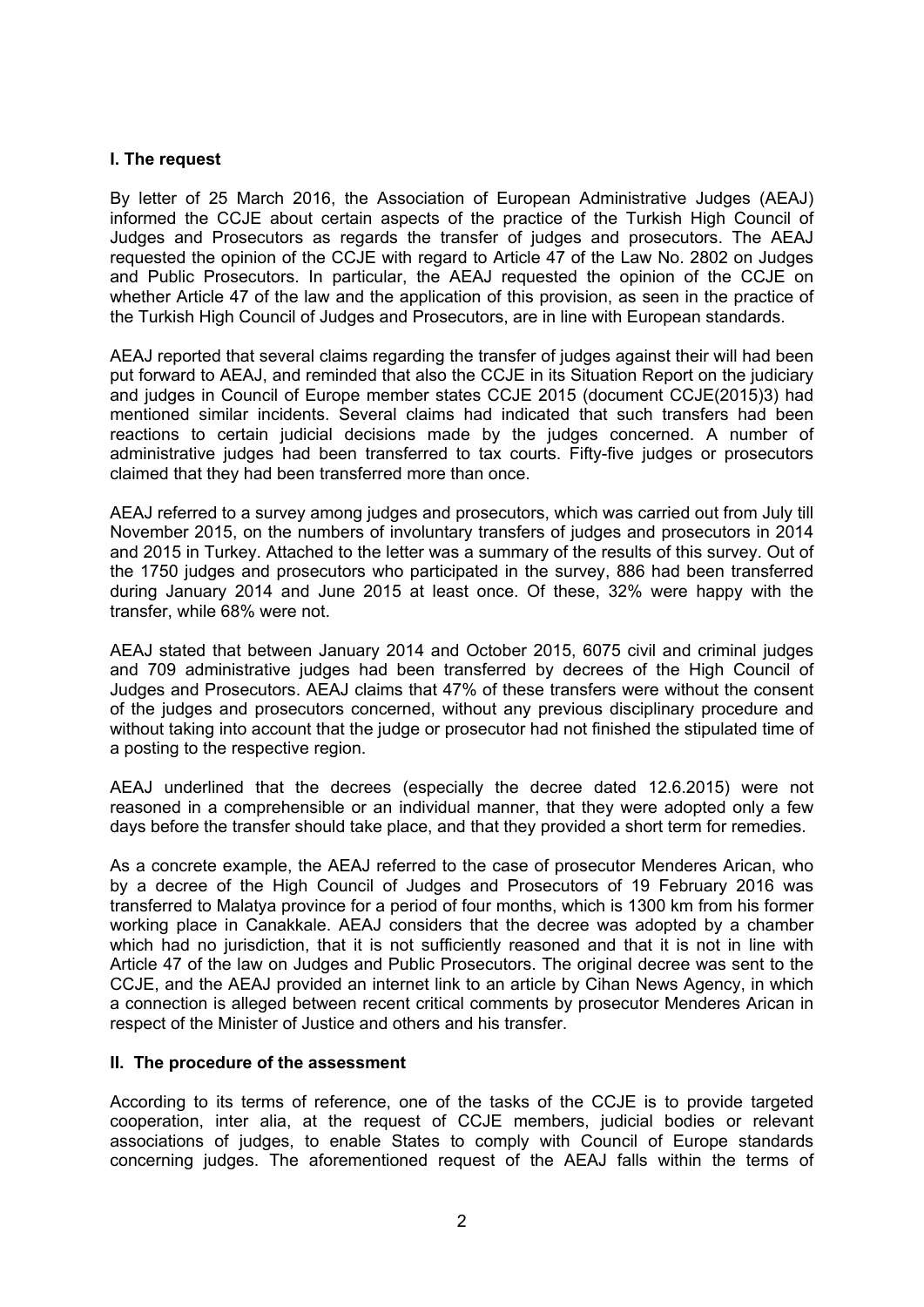reference of the CCJE as the AEAJ is one of the associations of judges in Europe, and the CCJE is entitled to answer the questions raised by the association.

Following its general policy, the Bureau of the CCJE has invited the CCJE member from the member states concerned by a communication, in this case Turkey, to provide the Bureau with his views and with any additional information which may be deemed to be helpful to consider the issue raised. For this purpose, the Bureau has communicated the letter of the AEAJ and its attachments to the Turkish member of the CCJE.

#### **III. The response**

The CCJE received a response of the Turkish member of the CCJE, also expressing the view of the Turkish High Council of Judges and Prosecutors. The full text of the response can be found in the Annex to this paper.

In the response, it is asserted that the results of the survey, which is the basis of the argumentation of AEAJ, are not trustworthy, that the conclusions are wrong and without any scientific value, that the survey was carried out in the framework of an organisation composed of judges, prosecutors, lawyers, academicians and other persons, and that nobody knows if the answers really were given by judges or prosecutors.

The Turkish member of the CCJE and the High Council of Judges and Prosecutors strongly oppose the accusation forwarded by AEAJ that transfers are misused to punish judges and prosecutors for their decisions. From January 2014 to June 2015, only 15.51% of the transferred judges and prosecutors within the civil judiciary were transferred without their consent. With regard to administrative judges, 28.61% of those who were transferred by the decrees were transferred without their consent. Regarding the civil judiciary, 3.87% of those transferred were transferred due to their status of registry (performance), while 3.14% of the administrative judges transferred were transferred for the same reason. With respect to the civil judiciary, 12.38% of those transferred were transferred due to completion of their duty in the area, while 7.56% of the administrative judges transferred were transferred for the same reason. These transfers were made in consideration of the needs of the organisation, and similar ratios of judges transferred are observed in the decrees of the previous High Councils of Judges and Prosecutors.

The Turkish member of the CCJE and the High Council of Judges and Prosecutors reported that 79 administrative judges were transferred from regional administrative courts or administrative courts to tax courts. Of these, 44 were transferred without their consent, but only three of them sought to challenge the decision. Among the judges and prosecutors transferred by the decrees after December 2013, only 2.3% of them were transferred to a place that was not included in their letter of appointment. The equivalent ratio for administrative judges and prosecutors transferred, was 2.8%. All these transfers were made when the needs of the judiciary made it obligatory. This information was substantiated by statistical material that complemented the material submitted to the CCJE in response to the CCJE/CCPE Report of 2016 entitled "Challenges for judicial independence and impartiality in the member states of the Council of Europe" (document SG/Inf(2016)3rev).

The Turkish member of the CCJE and the High Council of Judges and Prosecutors did not agree that its decrees had no justification. In the decrees issued by the previous Councils, the announcement of the grounds as to why judges and prosecutors who were subject to disciplinary sanctions were transferred had tarnished their reputation among their colleagues. Therefore this exercise had been abandoned by the new High Council of Judges and Prosecutors. However, grounds for the transfer were immediately provided to the person concerned privately upon request.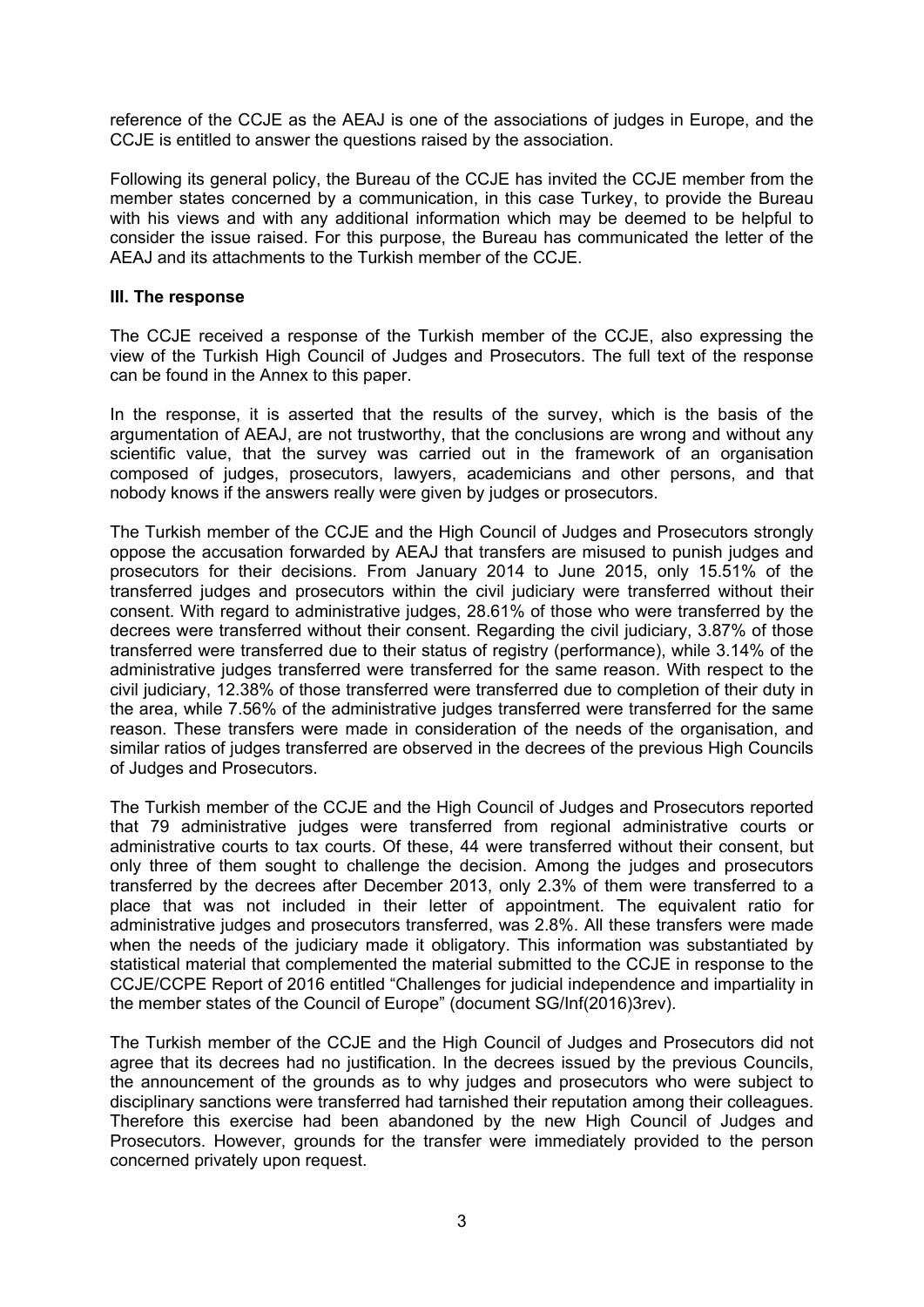The transfer of prosecutor Menderes Arican was made due to the status of work and personnel pursuant to the provisions of Article 47 of the Law 2802 on Judges and Public Prosecutors, and had nothing to do with a post he shared on social media.

## **IV. The assessed facts**

The Bureau of the CCJE is in no position to examine the factual basis neither of the survey referred to by the AEAJ, nor of the statistics referred to by the Turkish High Council of Judges and Prosecutors. However, both sources makes it evident that Turkish judges have been transferred to another judicial office without consenting to it in situations where the transfer is neither a result of disciplinary proceedings, nor due to the judges' performance of their duties. The transfers have been implemented prior to expiry of the statutory term of office in the respective region. It is also evident that some judges were transferred more than once in the period between January 2014 and June 2015.

The Bureau of the CCJE was provided with the decrees regarding the transfer of civil and criminal judges and prosecutors, and of administrative judges, of 12 June 2015, and with an announcement to the Chief Public Prosecutor of the Province of Canakkale regarding the decree concerning the transfer of prosecutor Menderes Arican of 19 February 2016.

The decree of 12 June 2015 announced that the High Council of Judges and Prosecutors had decided that on 22 June 2015 the judges listed would be transferred to the new posts indicated in the list, and that objections had to be raised at latest by 19 June 2015. Attached to the decree was a list of names indicating the individuals' current and future court or office. The decree is not motivated.

The announcement of the transfer of prosecutor Mendires Arican of 19 February 2016 refers to Article 47 of the Law 2802 on Judges and Public Prosecutors, to the current workload and personnel of the courthouse in Canakkale, without specifying them, and orders the transfer of prosecutor Mendires Arican to the province of Malatya for a period of four months, referring to the possibility of appealing the decision within ten days. No further reasoning is given.

## **V. The legal framework**

It is for the national authorities of Turkey to judge the correctness, the legality and the constitutionality of the decisions in question made by the Turkish High Council of Judges and Prosecutors. The Bureau of the CCJE is not able or authorised to assess these aspects of the decisions, nor is it able to assess the constitutionality of the legal framework in question. The assessment of the Bureau of the CCJE concentrates on whether the decisions and the legal regulations are in conformity with international and European standards for judicial independence. In this respect, it is necessary to examine the legal framework regarding the transfer of judges in Turkey.

A) The Constitution:

Article 138 of the Constitution guarantees the independence of the courts and judges.

Article 139 dealing with security of tenure of judges and public prosecutors states:

"*Article 139: Judges and public prosecutors shall not be dismissed, or unless they request, shall not be retired before the age prescribed by the Constitution; nor shall they be deprived of their salaries, allowances or other rights relating to their status, even as a result of the abolition of a court or a post.*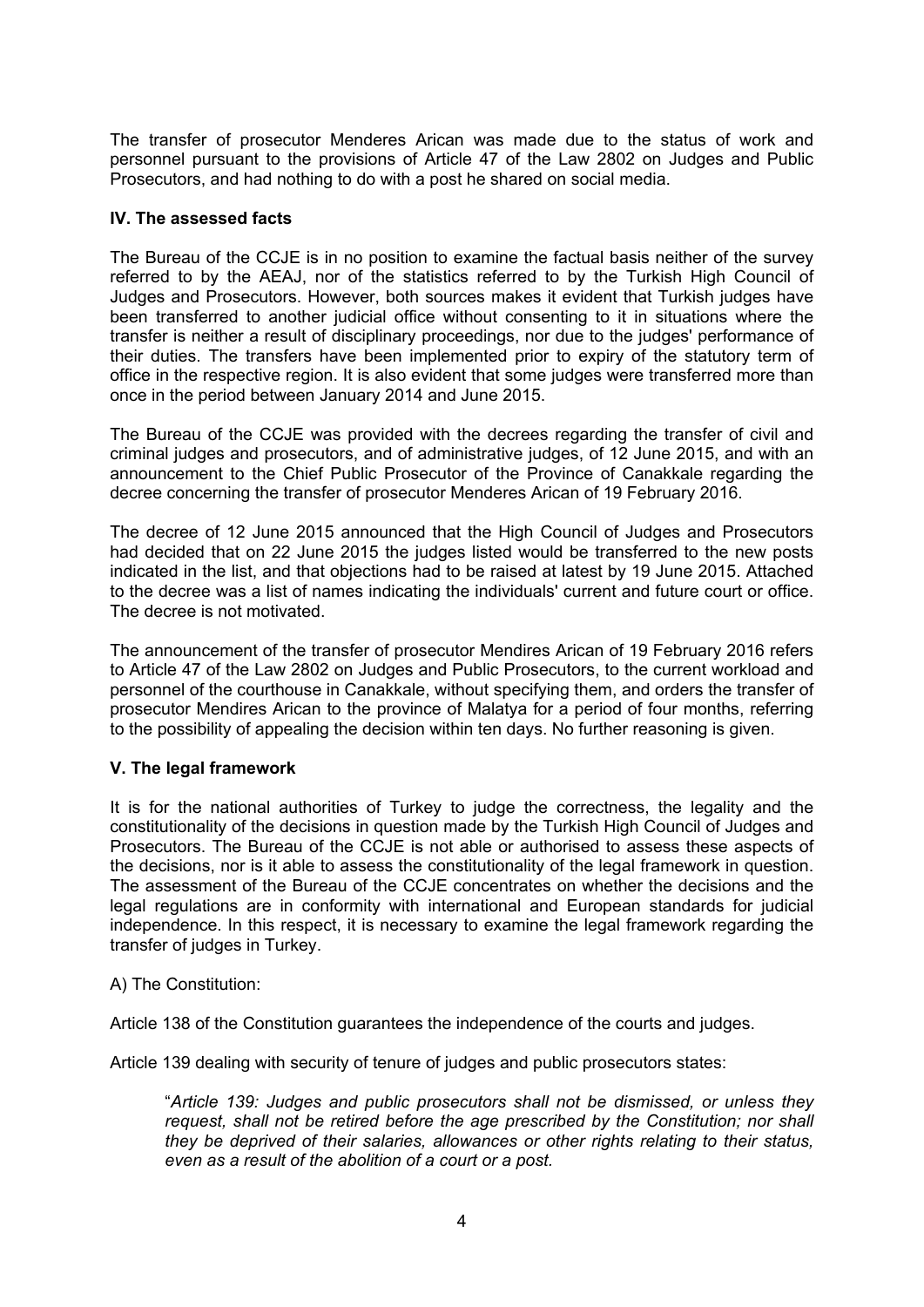*Exceptions indicated in law relating to those convicted for an offence requiring dismissal from the profession, those who are definitely established as unable to perform their duties because of ill-health, or those determined as unsuitable to remain in the profession, are reserved."*

Article 140, which deals with judges and prosecutors, delegates in its paragraph 4 among other aspects "*their promotion, temporary or permanent change in their posts or place of*  duties, the initiation of disciplinary proceedings against them and the imposition of *disciplinary penalties…"* to the ordinary laws, which should regulate these issues "*in accordance with the independence of the courts and the security of tenure of judges"*.

Article 159, which regulates the High Council of Judges and Prosecutors, enumerates the jurisdiction of this body in its paragraphs 6 and 7. Among other tasks these are *"transfer to other posts, the delegation of temporary powers, promotion and promotion to the first category, decisions concerning those whose continuation in the profession is found to be unsuitable and the imposition of disciplinary penalties and removal from office"*

B) The Law on Judges and Prosecutors:

Following Article 140 of the Constitution, the parliament adopted the Law on Judges and Prosecutors (Law No 2802). Some of the relevant provisions are:

#### *Appointment through displacement:*

Article 35: *Judges and prosecutors shall be appointed by transfer to equal or higher positions in the same or other locations in accordance with the Regulation on Appointments and Transfers issued by the High Council of Judges and Prosecutors and they shall retain their acquired salary entitlements and cadre degrees.*

*Locations with civil and administrative judiciary organisation shall be divided into zones in respect of geographical and economic conditions; social, healthcare and cultural development level, level of deprivation and transportation and other means, and the term of duty in each zone shall be determined.*

(Amended third paragraph: 22/12/2005 - 5435/Art. 17) *In the civil judiciary, any location with a regional court of appeals shall be deemed superior to other locations in the same zone in respect of the service location; any location with a heavy criminal court shall be deemed superior to other locations with civil courts of first instance in the same zone in respect of the service location.*

In the administrative judiciary, a regional administrative court shall be deemed *superior to the administrative and tax courts in the same zone in respect of service location.*

*Judges and prosecutors who have been found by documentary proof to fail their duties and act contrary to the requirements of the profession in a specific zone may be transferred to another zone or a location equal to the current zone regardless of seniority or whether the service term in the current zone has been completed.*

*The requests of displacement by judges and prosecutors for due to personal, family, health and other substantiated reasons as indicated in the Regulation on Appointments and Transfers may be granted.*

## *Assignment by temporary authorisation:*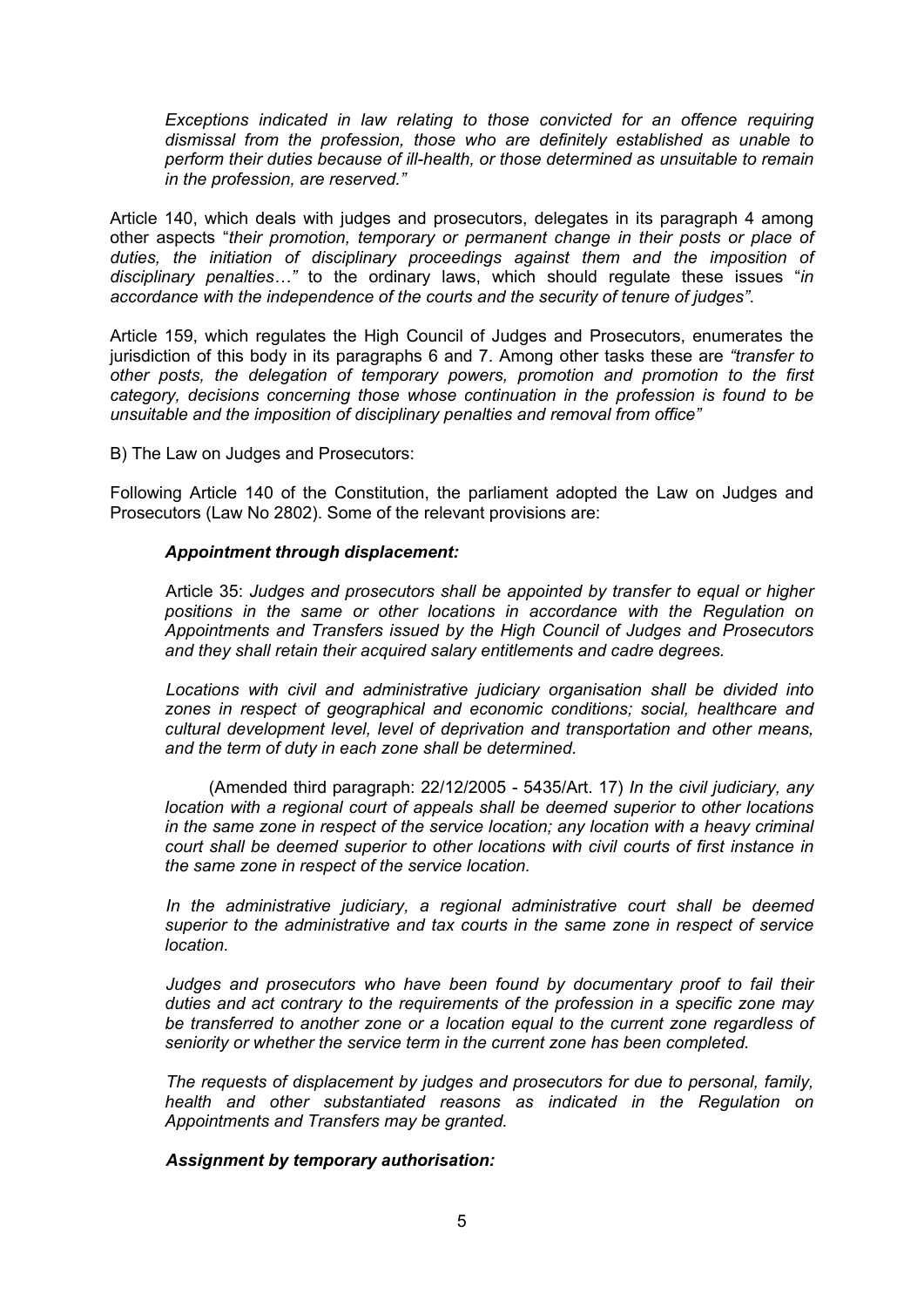Article 47 *The High Council of Judges and Prosecutors has the power to assign judges and prosecutors by temporary authorisation in a different jurisdiction other than their permanent place of duty or in the same place as may be required by the service. No distinction between judges and prosecutors shall be observed in the case of assignment by temporary authorisation in a location other the permanent place of duty.*

*Judges and prosecutors assigned by temporary authorisation in places other than their permanent jurisdiction may not be made to work there for more than four months. However, this period may be extended for two months upon their request or as may be required by the service.*

……

#### *Displacement as a disciplinary penalty:*

Article 68 *Displacement means changing the place of duty of a judge or prosecutor by assigning to a place in a lower zone where s/he will have to serve the minimal length of service in that place.*

*The penalty of displacement shall be imposed when a judge or prosecutor:*

*a) impairs the honour and respectability of the profession or loses personal dignity and reputation due to inappropriate and improper acts and relations,*

*b) creates the impression, by way of acts or conduct, that s/he fails to perform duties properly and impartially,*

*c) creates the impression that their work is influenced by others or personal emotions, d) disrupts work by quarrelling with and acting cantankerously towards colleagues because of his/her own faults,*

*e) creates the impression of involvement in bribery and corruption even if it is not established by substantive facts and evidence,*

f) requests gifts directly or through intermediaries, receive gifts for obtaining a benefit *or borrow from clients even if not in the course of duty.*

#### *Imposing a disciplinary penalty of a lower or higher degree:*

Article 70 *A higher degree of disciplinary penalty shall be imposed if an act or conduct resulting in a disciplinary penalty that may be removed from the credentials of the concerned was repeated within the periods set out in Article 75 on removal of penalties from the credentials or if several acts or conducts calling for the disciplinary penalty were committed.*

*A disciplinary penalty of a lower degree may be imposed on a judge or prosecutor who has committed a disciplinary offense for the first time- with the exception of an offense which requires dismissal, who had a positive track record or excellent credentials and been granted with a privileged or preferential promotion.*

#### *Right of defence:*

Article 71 *No disciplinary penalty may be imposed on judges and prosecutors without first taking their defence.*

*A judge or prosecutor who fails to present defence within the period of at least three days as established by the investigator or High Council of Judges and Prosecutors shall be deemed to have waived the right of defence.*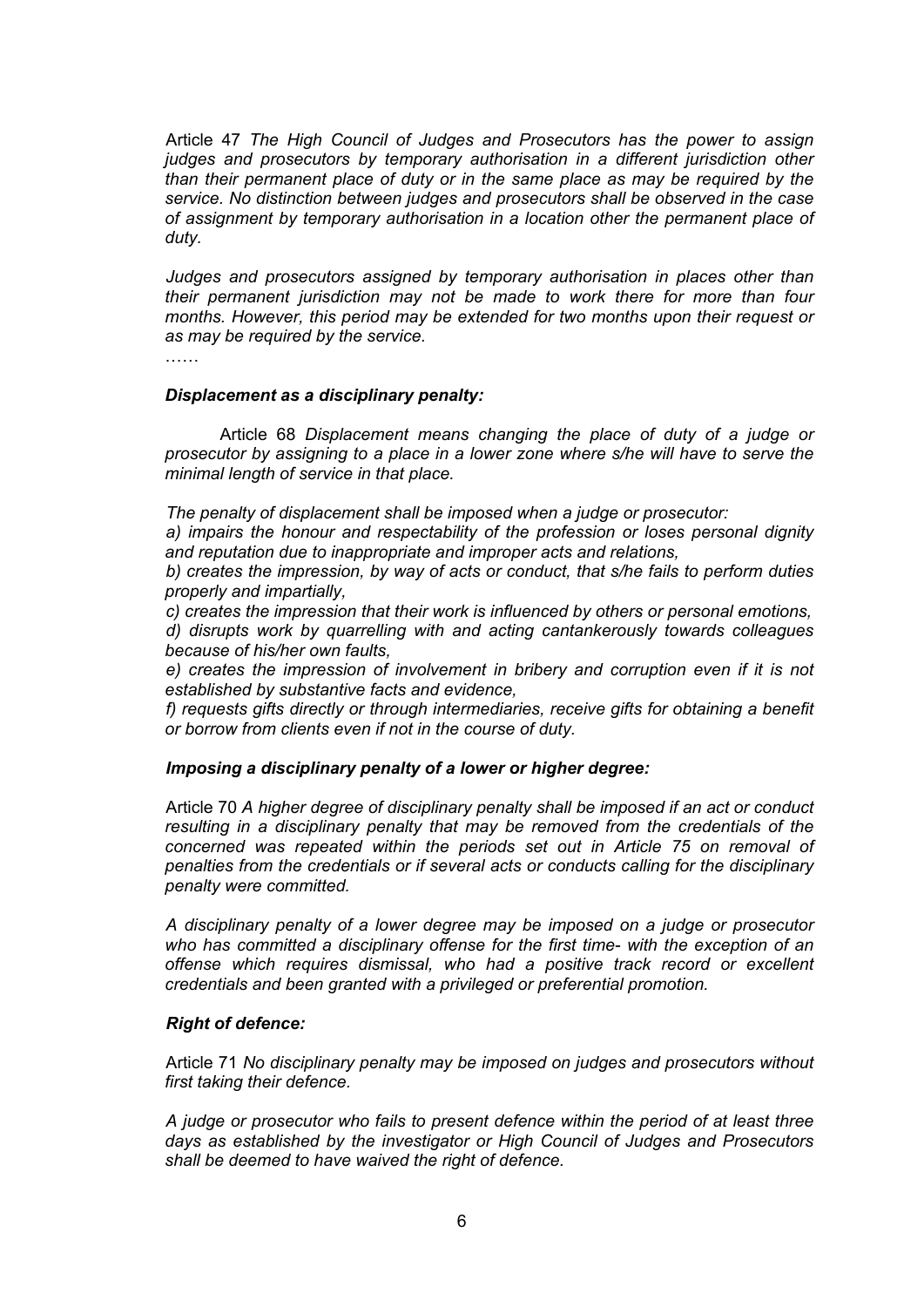#### C) The bylaws

On the basis of Article 35 of Law 2802 on Judges and Prosecutors, the High Council of Judges and Prosecutors adopted a Bylaw on the Appointment and Transfer of Administrative Judges and Prosecutors and a Bylaw on the Appointment and Transfer of Judges and Prosecutors, which include the following relevant provisions:

C1) Bylaw on the Appointment and Transfer of Administrative Judges and Prosecutors:

#### Regions: Article 2

*As indicated in the attached list, the locations of District Administrative Courts have been divided into three regions in consideration of the following: economic and geographic conditions, medical, social and cultural conditions; degree of deprivation, development and transportation; the distance from the important centres; and other conditions*

#### Term of Office in Each Region: Article 3

*Apart from the exceptional provisions in these regulations, the minimum term of office in each region is as follows: Five years in the third region; seven years in the second region; ten years in the first region.*

#### The Principles of Appointment: Article 4/2

*…Apart from the exceptions in these regulations, judges and prosecutors who have not completed their minimum terms of office may neither demand to be appointed nor be appointed as ex officio.*

*Upon their consent, those who have completed two years in office in any region may be appointed to a location of an equal region or a lower region, or may be appointed to a superior position in a location of equal region, as ex officio*

C2) Bylaw on Appointment and Transfer of Judges and Prosecutors:

Corresponding provisions are included in the Bylaw on Appointment and Transfer of Judges and Prosecutors:

Article 2 of the Bylaw: *Locations with civil and administrative judiciary organisation are divided into five zones in respect of geographical and economic conditions, social, healthcare and cultural development level, level of deprivation and transportation and other means.*

- *a. First Zones (As an example Ankara, İstanbul, İzmir, Antalya, which are the largest and best cities)*
- *b. Second Zones (As an example Erzincan, Marmaris, which are medium size cities)*
- *c. Third Zones (smaller then the medium size cities)*
- *d. Forth Zones (in between third zones and fifth zone)*
- e. *Fifth Zones (poor and small cities)*

Article 3 of the Bylaw: *the term of duty in each zone is determined as follows.* 

- *a. The term of the duty in the first Zones is 7 years*
- *b. The term of the duty in the second Zones is 5 years*
- *c. The term of the duty in the third Zones is 3 years*
- *d. The term of the duty in the fourth Zones is 3 years*
- *e. The term of the duty in the fifth Zones is 2 years*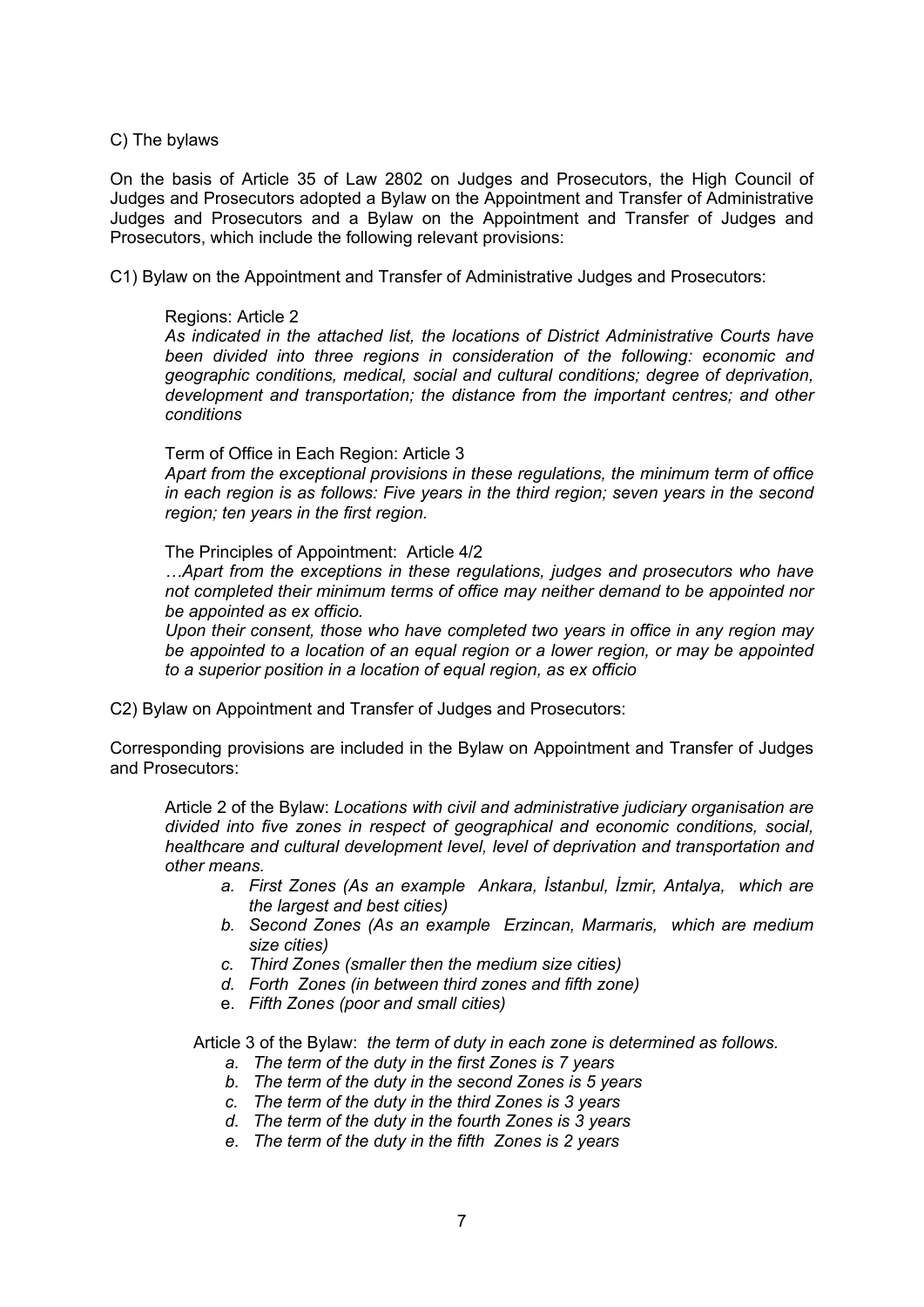In general new judges and prosecutors start to work in the fifth zones and go to zones 4 and 3 after completing the term of duty in each zone. In some circumstances, the needs of the judiciary give a mandate to the High Council to post new judges and prosecutors in the lower numbered zones. But each judge or prosecutors must work in each zone respectively.

 Articles 8 to 12 of the Bylaw deal with exceptions which give a right to judges and prosecutors, who have some personal, family, health, education and other substantiated reasons to do so, to request from the Council to be appointed/transferred to another city or to stay longer in the same city.

## **VI. The European and international standards**

A) Standards regarding transfer of judges:

Judicial independence is a fundamental prerequisite for the very existence of the Rule of Law (CCJE, Magna Carta of Judges, para 1). A fair trial by an independent and impartial judge in the determination of his/her civil rights and obligations or of any criminal charge against him/her is guaranteed everybody by the European Convention for the Protection of Human Rights and Fundamental Freedoms (Article 6). This is also expressed in the UN Basic Principles on the Independence of the Judiciary.

Irremovability of judges is a key element of their independence (Recommendation CM/Rec(2010)12 of the Committee of Ministers of the Council of Europe to member states on judges: independence, efficiency and responsibilities (paragraph 49), hereafter referred to as Recommendation CM/Rec(2010)12). This means that *"a judge should not receive a new appointment or be moved to another judicial office without consenting to it, except in cases of disciplinary sanctions or reform of the organisation of the judicial system"* (Recommendation CM/Rec 2010/12, paragraph 52). This echoes Opinion No. 1, paragraph 60, of the CCJE<sup>1</sup>.

The European Charter on the Statute for Judges of 1998 states that *"a judge holding office at a court may not in principle be appointed to another judicial office or assigned elsewhere, even by way of promotion, without having freely consented thereto"*(para. 3.4).

The European Charter clearly enumerates the only possible exceptions, which are:

- a) "*where transfer is provided for and has been pronounced by way of disciplinary sanction"*
- b) *"in the case of a lawful alteration of the court system"* and
- c) *"in the case of a temporary assignment to reinforce a neighbouring court, the maximum duration of such assignment being strictly limited by the statute."*

B) Standards regarding disciplinary procedures:

Disciplinary sanctions against judges can only be imposed following disciplinary proceedings respecting all requirements of a fair trial and providing the judge with the right to challenge the decision and sanction (Recommendation CM/Rec 2010/12, paragraph 69). Disciplinary liability should be exercised in line with section B 4) c. of Opinion No 3 of the CCJE on the principles and rules governing judges' professional conduct, in particular ethics, incompatible behaviour and impartiality.

<sup>1</sup> See the CCJE Opinion No. 1(2001) on standards concerning the independence of the judiciary and the irremovability of judges.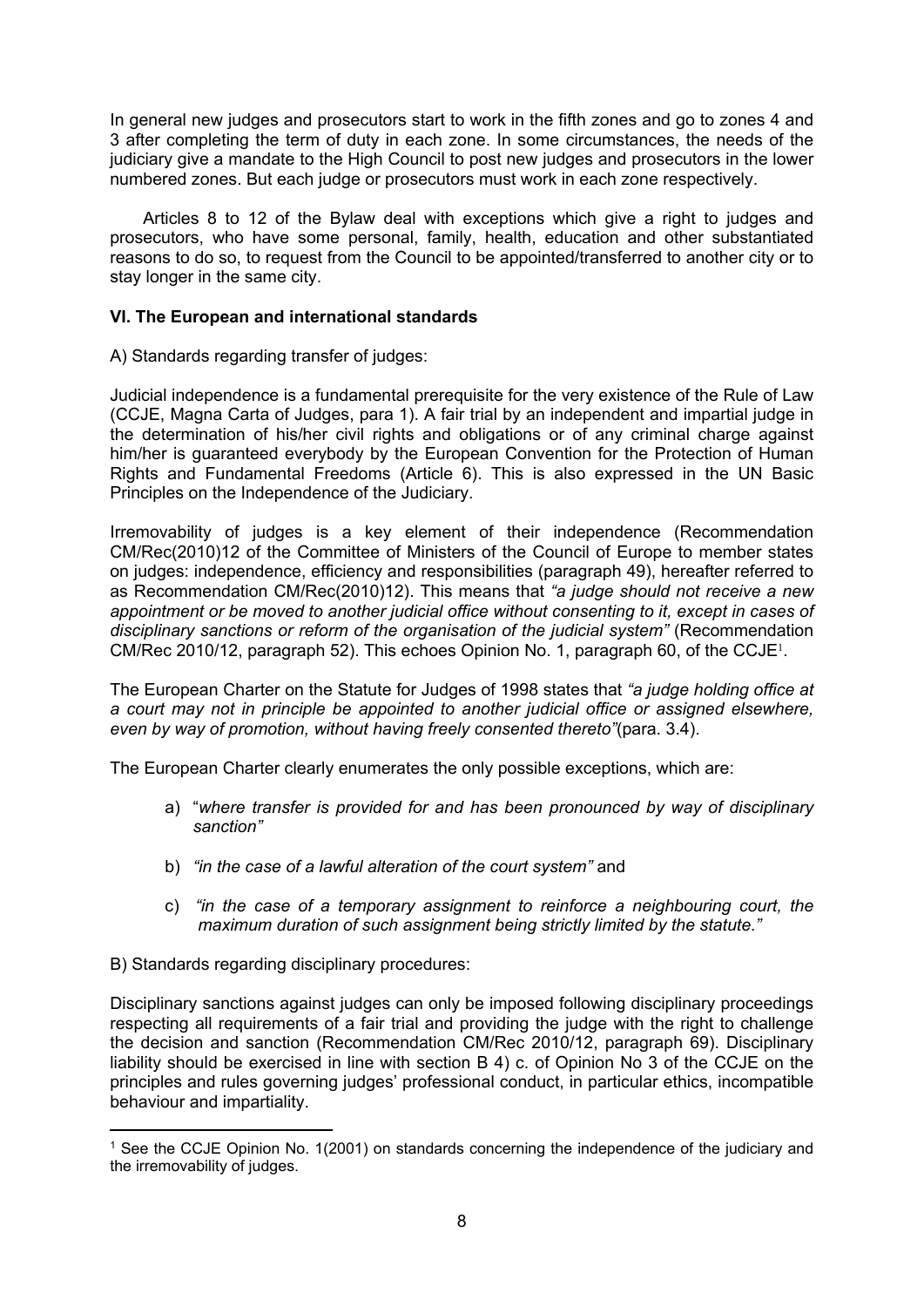C) Standards regarding the work of Councils for the Judiciary:

In its Opinion No. 10<sup>2</sup>, the CCJE defines in paragraph 8 the general mission of such a Council: it *"is intended to safeguard both the independence of the judicial system and the independence of individual judges. The existence of independent and impartial courts is a structural requirement of a state governed by the rule of law".* 

Recommendation CM/Rec 2010/12 repeats this overall task in para 26. In para 28 and 29 this Recommendation clearly requests:

*"28. Councils for the judiciary should demonstrate the highest degree of transparency towards judges and society by developing pre-established procedures and reasoned decisions.* 

*29. In exercising their functions, councils for the judiciary should not interfere with the independence of individual judges".* 

The CCJE Opinion No 10 contains additional standards regarding the work of Councils for the Judiciary.

## **VII. Assessment**

- A) Assessment of the legal framework:
- 1.) Irremovability is a key element of the independence of judges. Exceptions must be limited. Only three exceptions are accepted within the relevant European standards and are set out above.
- 2.) According to international standards, the independence of the judiciary and of judges should be enshrined in the constitution or at the highest possible level of law. The principle of judicial independence and the irremovability of judges must not be weakened or undermined by regulations at a lower level of law. Therefore, exceptions from the principle of irremovability must be regulated at a sufficiently high level of law.

The Turkish Constitution delegates the regulations regarding transfer of judges to the ordinary laws (Art. 140). Law No 2802 on Judges and Prosecutors is itself very general and leaves an important part of the regulations to Bylaws issued by the High Council of Judges and Prosecutors. Such delegation of authority may pave the way for regulations allowing more extensive transfer of judges, with unclear limitations and with extensive discretionary powers left to the Judicial Council.

Regarding the current Turkish regulations in this respect, the Bureau of the CCJE is of the opinion that much more should have been determined in the law itself. This concerns in particular the definition of the zones, the minimum terms of office in the various zones, the indicators for a situation that might justify a temporary assignment and the use of replacement as a disciplinary sanction. In addition, the possible exceptions to the principle of irremovability should have been elaborated in more detail in the law itself.

As mentioned, the Bureau of the CCJE is not in a position to assess the constitutionality of the laws in question. However, it seems that the framers of the Turkish Constitution

<sup>2</sup> See the CCJE Opinion No. 10(2007) on the Council for the Judiciary at the service of society.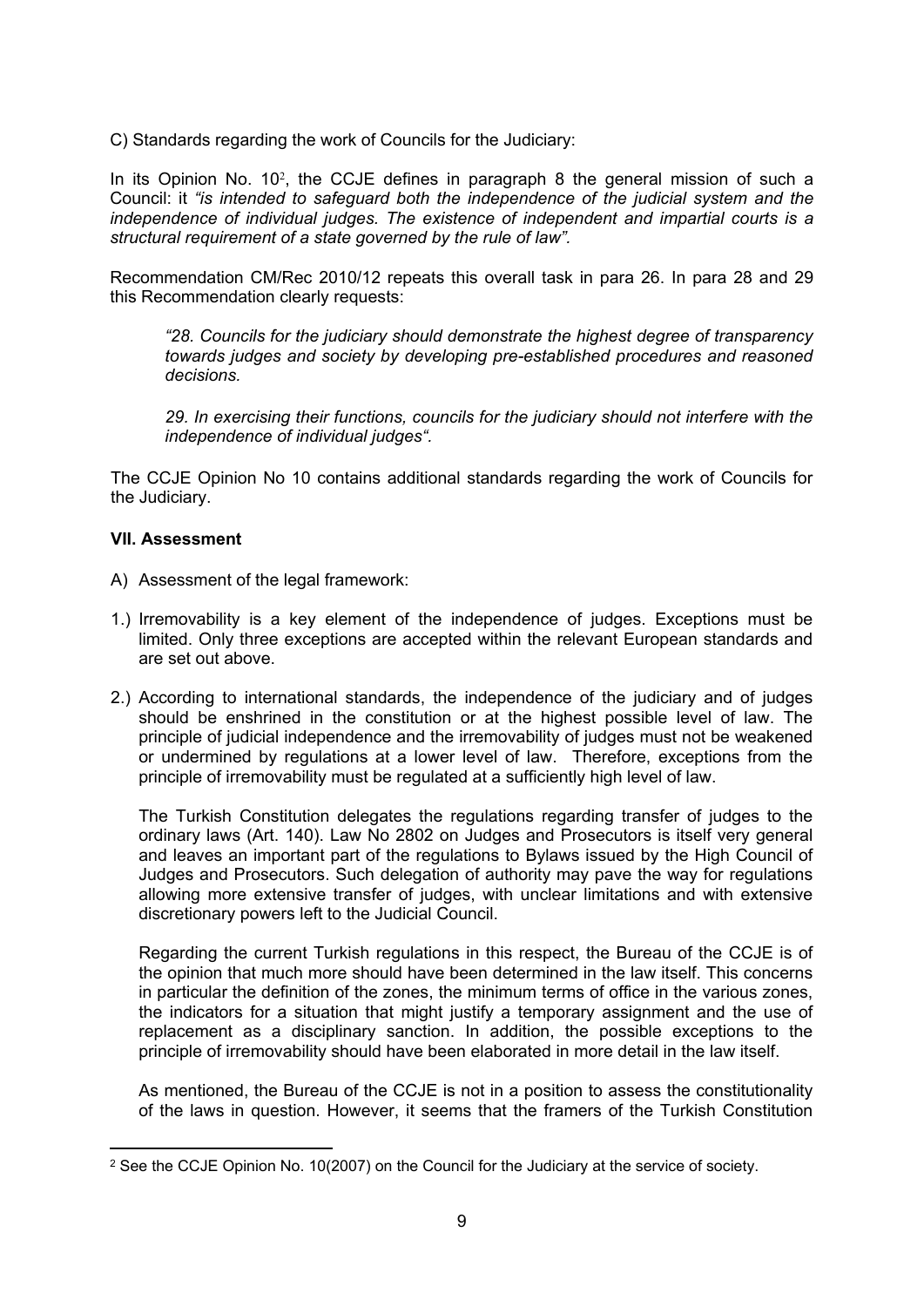were aware of the risk that regulations adopted by ordinary laws may jeopardize the independence of judges and the judiciary. According to Article 140 of the Constitution, the ordinary laws aiming at regulating, inter alia, the transfer of judges, must do so "*in accordance with the independence of the courts and the security of tenure of judges"*.

3.) A system that allows the governing bodies of the judiciary to transfer judges and prosecutors several times during their career to another judicial office without their consent is not in accordance with international standards for judicial independence. It is argued that such a system is necessary due to the fact that judges and prosecutors would not volunteer for a post in the regions currently classified as zone 4 or 5. The Bureau of the CCJE does not contest that some geographical areas may be less attractive than others with regard to the recruitment of judges to courts situated in these areas. However, this is the situation also in other member states of the Council of Europe. The Bureau of the CCJE is of the opinion that these challenges must be resolved first by other means than the forced transfer of judges.

Even if the Turkish concept is accepted as a necessary additional exception to the principle of irremovability of judges, the conditions for such transfers of judges must be defined clearly and exhaustively in advance, with only limited discretionary powers left to the deciding body.

In any case, the Bureau of the CCJE considers the existing Turkish regulations in this respect to be too far-reaching as they allow for transfers without the consent of the judge in question to any jurisdiction in the country and to different types of courts and offices.

The lack of clear and exhaustively predetermined regulations for transfers, in conjunction with the fact that the law enumerates a variety of possible exceptions from transfers (such as personal, family and other "substantiated" reasons), leave the deciding body with such extensive discretionary powers that it may endanger the independence of judges.

- 4.) European standards on judicial independence acknowledge temporary assignments of judges to neighbouring courts in order to help to overcome problems there temporarily, provided that the maximum duration of such assignment is strictly limited by law (statute). Paragraph 47 of the Turkish Law on Judges and Prosecutors is in conflict with these standards because it does not limit the assignment to neighbouring courts.
- B) Assessment of the Decree of 12 June 2015:
- 1.) The Bureau of the CCJE is neither able nor authorised to determine whether the decree of 12 June 2015 ordering the transfer of civil and criminal judges, prosecutors and administrative judges, is legally correct as far as the merits of the decision are concerned.
- 2.) Decisions of the councils for the judiciary or similar bodies as regards mobility of judges should contain an explanation of their grounds subject to the possibility of a judicial review (CCJE Opinion No  $10<sup>3</sup>$ , paragraph 39). The decree of 12 June 2015 is not motivated. As described above, it contains a general introduction which refers to legal provisions and the concrete dates regarding the transfer and the period of time within which objections may be raised, which follows the law, and two attachments listing the judges and prosecutors concerned and their future posts. It is possible to analyse whether the transfer of the respective judge or prosecutor entailed a better or

<sup>&</sup>lt;sup>3</sup> See the CCJE Opinion No. 10(2007) on the Council for the Judiciary at the service of society.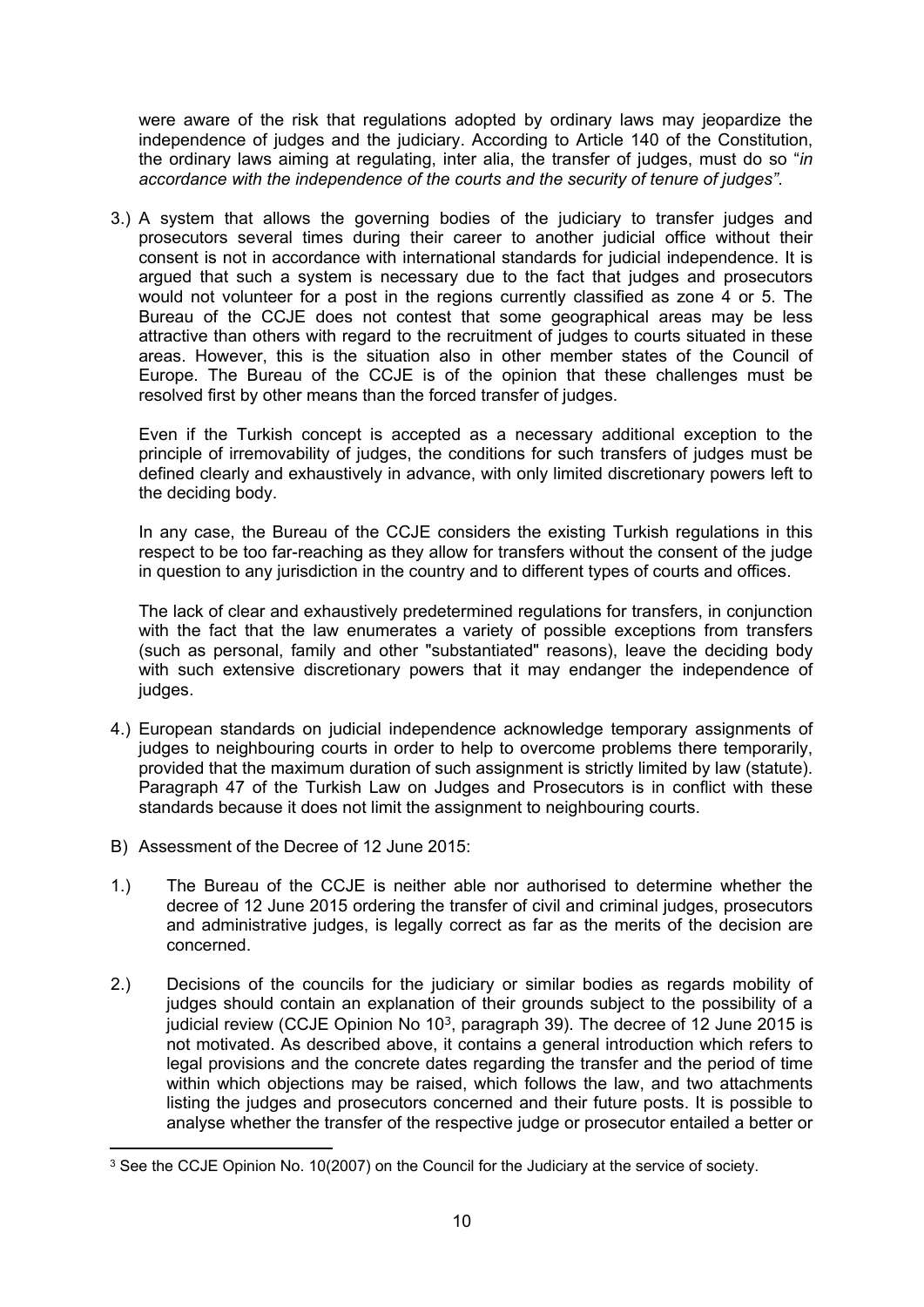less advantageous new zone or post, but the reasons for the transfers cannot be identified, nor why the concrete post was chosen. There is no information with regard to the judge's possible consent to the transfer. According to European standards on judicial independence, and as a fundamental principle of the rule of law, it is essential that decisions of a council for the judiciary in respect of transfers of judges are motivated and transparent. Apart from the fact that this is a self-evident legal requirement, it is a precondition for building trust in the council and in the judiciary at large.

3.) According to the Turkish High Council of Judges and Prosecutors, the announcement of the grounds as to why judges and prosecutors who are subject to disciplinary sanctions are transferred, may tarnish their reputation among their colleagues. For this reason, this practice has been abandoned by the new High Council of Judges and Prosecutors. However, grounds for the transfer will be provided to the person concerned privately upon request.

Firstly, this practice raises the question whether the judge in question, without delay and at the initiative of the Council, should be provided with the reasons for the transfer. Secondly, the question arises whether these decisions should be made public or not.

Even though grounds for the transfer will be provided to the judge concerned upon request, the Bureau of the CCJE finds this practice not to be in accordance with international standards for judicial independence. As mentioned, decisions of councils for the judiciary on mobility of judges should contain an explanation of their grounds, subject to the possibility of a judicial review (CCJE Opinion No 10<sup>4</sup>, paragraph 39). Therefore, the judge in question should, without delay and at the initiative of the Council, be provided with the reasons for transfer. Providing reasoning only upon request reduces the possibilities for the judge or prosecutor concerned to prepare his or her appeal.

As to the publication of the decisions, the Bureau of the CCJE reiterates the position of the CCJE in its Opinion No 10, paragraph 95, on decisions following disciplinary proceedings: when a council for the judiciary has disciplinary powers, that council should consider the publication of these decisions in order to inform, not only the whole of the judiciary, but also the general public of the way in which proceedings have been conducted. The Bureau of the CCJE takes the same position with regard to decisions concerning the transfer of judges, regardless of whether the decisions are based on disciplinary grounds or other reasons. It may well be of considerable importance for a judge to be able to compare one's own transfer with the transfer of colleagues, in order to, as the case may be, prove non-discrimination, or to be reassured of the equal application of the rules, etc.

In any case, in order to safeguard procedural fairness in disciplinary proceedings, such proceedings against a judge should be kept strictly separate from cases of transfer based on other grounds.

4.) Each transfer of a judge infringes the right of the parties of a case not to be deprived of their natural judge. Therefore, removal of a judge or a prosecutor from a case should happen as rarely as possible.

<sup>4</sup> See the CCJE Opinion No. 10(2007) on the Council for the Judiciary at the service of society.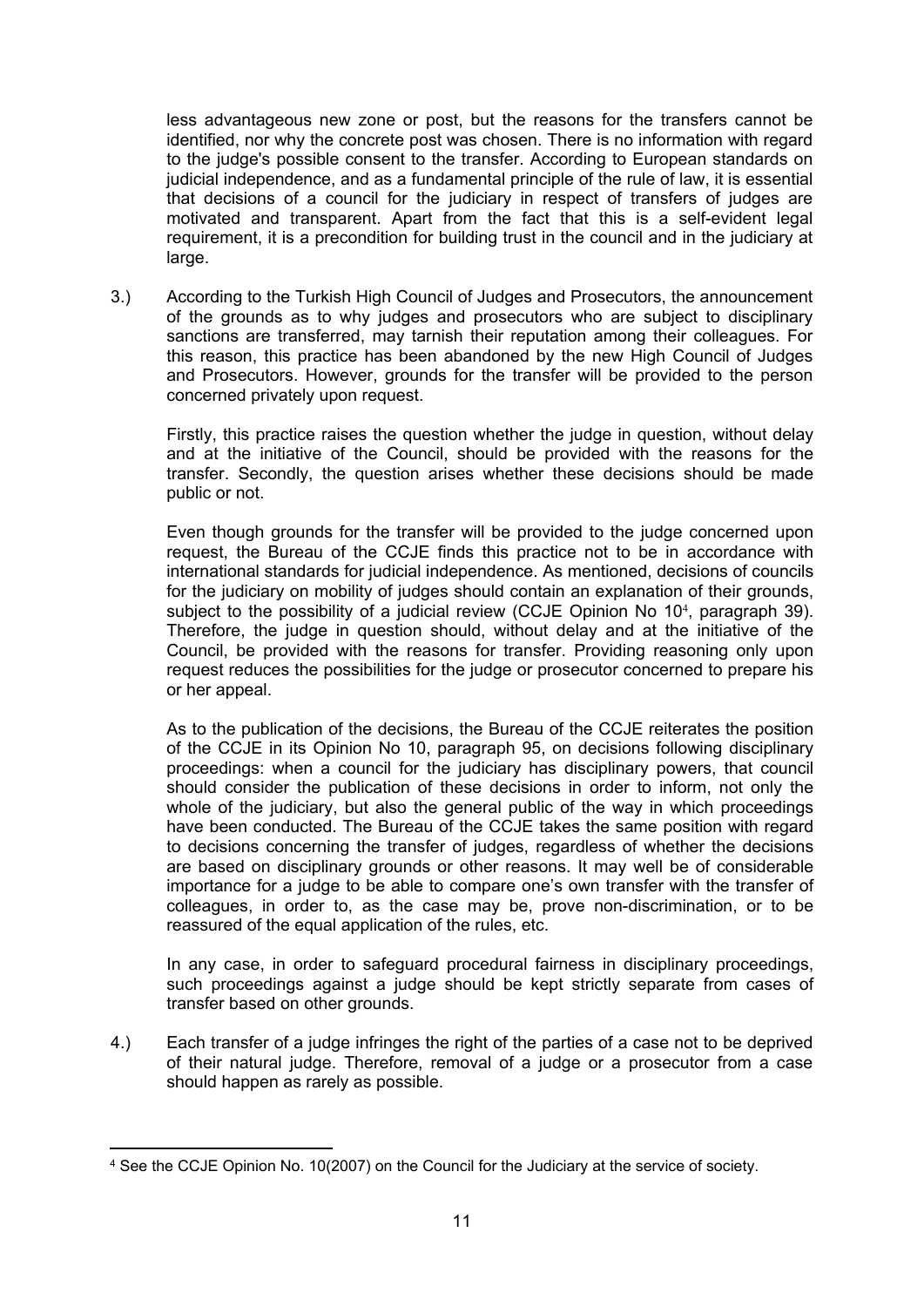- C) Assessment of the Announcement of the transfer of Prosecutor Mendires Arican of 19 February 2016
- 1.) The transfer pertains to prosecutor Mendires Arican. Article 139 and 140 of the Constitution apply to judges and prosecutors in the same way. So does Article 47 of the Law on Judges and Prosecutors. The considerations above regarding judges are therefore equally relevant for prosecutors, despite the fact that international standards are not exactly the same.
- 2.) The AEAJ provided the CCJE with a document announcing the transfer of Prosecutor Mendires Arican addressed to the Chief Public Prosecutor of the Province of Cannakale, which is the Province where prosecutor Mendires Arican held office prior to the transfer. The Bureau of the CCJE does not know whether this was the only document issued by the High Council, or if the underlying decree was reasoned and sent to the prosecutor concerned, or whether it was published. The only reasoning included in the document forwarded to the CCJE, is "*taking into account the current workload and personal cadre of the Courthouse of the Cannakale Province."* This is not a sufficient reasoning. Such a decision must set out the reasons why this individual prosecutor is selected, and why nobody closer than 1300 km away from Malatya could be assigned to the position. The decision to transfer a judge or a public prosecutor to a court or prosecution office which is not a neighbouring office, is in any case not in accordance with European standards on judicial independence<sup>5</sup>.

## **VIII. Conclusions**

- 1) Irremovability of judges is an essential element of judicial independence. European standards limit exceptions from this principle to the following cases only: a) transfer, which "*is provided for and has been pronounced by way of disciplinary sanction"*, b) *"in the case of a lawful alteration of the court system"* and c) *"in the case of a temporary assignment to reinforce a neighbouring court, the maximum duration of such assignment being strictly limited by the statute".* As Recommendation CM/Rec(2010)12 points out (paragraph 52), *"a judge should not receive a new appointment or be moved to another judicial office without consenting to it, except in cases of disciplinary sanctions or reform of the organisation of the judicial system".*
- 2) The Turkish legal framework does not comply with these standards. The existing Turkish regulations on transfer of judges are too far-reaching, allowing transfer without the consent of the judge in question to any jurisdiction in the country and to different types of courts and offices. Article 47 of the Turkish Law on Judges and Prosecutors No 2802 does not limit temporary assignments to situations of need to reinforce a neighbouring court.
- 3) Article 47 of the Turkish Law on Judges and Prosecutors No 2802 and the other provisions regarding transfer of judges do not specify the conditions for transfers clearly and exhaustively. This, in conjunction with the fact that the law enumerates a variety of possible exceptions from transfers, leave the deciding body with such extensive discretionary powers that it may endanger the independence of judges.
- 4) The Turkish Constitution delegates the power to determine the rules for transfer of judges to the ordinary laws. The Law No 2802 on Judges and Prosecutors leaves a significant part of the regulations to bylaws issued by the High Council of Judges and

 $5$  See Recommendation CM/Rec(2010)12; see the CCJE Opinion No. 1(2001) on standards concerning the independence of the judiciary and the irremovability of judges.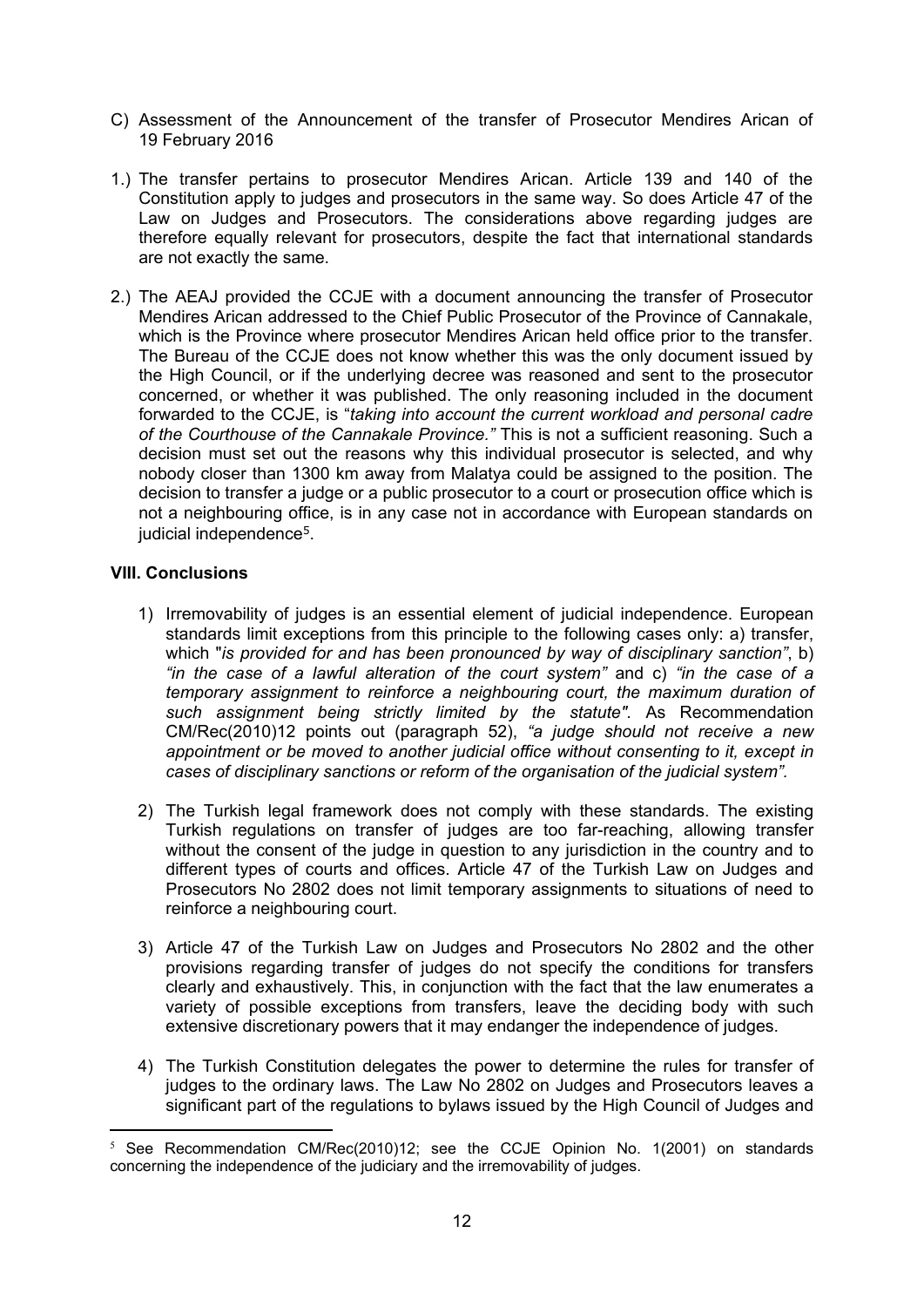Prosecutors. Such delegation of authority may pave the way for regulations allowing extensive transfers of judges, with unclear limitations and with extensive discretionary powers left to the High Council. The Bureau of the CCJE is of the opinion that much more should have been determined in the law itself.

- 5) Decisions of a council for the judiciary with regard to transfer of judges have to be motivated. The motivation must explain the reasons for the transfer and why the respective future post was chosen. In cases of transfer, the judge in question, without any exceptions and delay and at the initiative of the Turkish High Council of Judges and Prosecutors, should be provided with the reasons for the transfer. These decisions should be made public in full.
- 6) Each transfer of a judge deprives the parties to a case of the natural judge and a transfer may influence the proceedings and the outcome of the case. Therefore, such situations should be avoided as much as possible.
- 7) The large number of communications addressed to the CCJE and other bodies of the Council of Europe claiming that Turkish judges have been transferred without their consent as a means of punishment, the high number of transfers as such, the concrete example of a public prosecutor being transferred to a new post 1300 km away, and the lack of transparency with regard to decisions on transfer of Turkish judges, may be seen as indicators of the alleged misuse of transfers. For these reasons, the Bureau of the CCJE strongly recommends that the Turkish authorities improve this system in order to safeguard the independence of the judiciary in a transparent manner.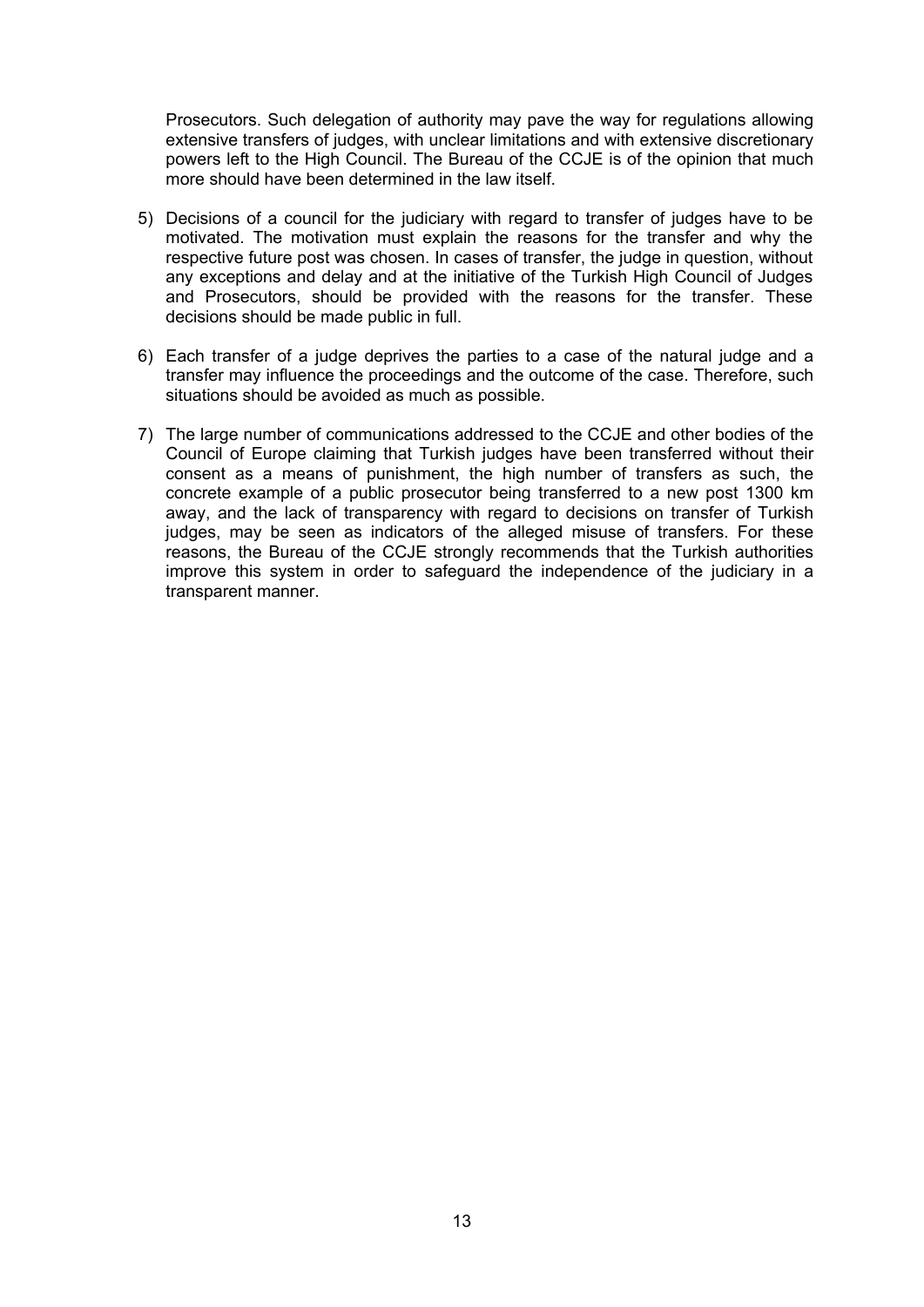## **ANNEX I**

# **RESPONSE OF THE CCJE MEMBER FROM TURKEY, ALSO EXPRESSING THE VIEW OF THE TURKISH HIGH COUNCIL OF JUDGES AND PROSECUTORS, TO THE LETTER DATED 25 MARCH 2016 OF THE ASSOCIATION OF EUROPEAN ADMINISTRATIVE JUDGES, COMMUNICATED BY THE CCJE TO THE CCJE MEMBER FROM TURKEY**

The letter of the Association of European Administrative Judges (AEAJ) sent to the Consultative Council of European Judges (CCJE) requests that certain problems regarding judges and prosecutors in Turkey be analysed. It is pointed out in the letter that many judges and prosecutors have been transferred to other posts without their consent by decisions of the High Council of Judges and Prosecutors (HCJP).

First of all, on what grounds this Association, whose members consist of judges, reached to such assessment raises several questions, for we have not been officially asked to respond to any questions or to provide statistical data regarding the matter.

 Reaching final conclusions on such a critical matter via a questionnaire without any scientific value (the members of the web site where the questionnaire was conducted are not only judges and prosecutors, but they also include lawyers, academicians and other persons interested in law, therefore it cannot be known if the persons who responded to the questionnaire are all judges and prosecutors) while there is a possibility to also obtain information from official authorities in order to make an objective assessment constitutes an evident inconsistency with the ethical codes and the principle of the rule of law, which primarily legal entities are obligated to respect.

Below is the analysis of the letter item by item;

1- Even though it is stated in the  $16<sup>th</sup>$  Meeting Report No. (2015)5 of the CCJE that judges were suspended due to decisions they rendered, detailed information proving this assessment wrong can be found in the response<sup>6</sup> of our Council to the erroneous parts of the report entitled "Challenges For Judicial Independence And Impartiality In The Member States of The Council Of Europe".

 Furthermore, it is emphasized in paragraph 161 of the decision of the Constitutional Court dated 20 January 2016, application no. 2015/7908, that the allegations that the two judges in question, who are mentioned in the  $16<sup>th</sup>$  Meeting Report No. (2015)5 of the CCJE, were arrested without strong doubt of offense or reasonable doubt, that the action was not filed as an offense by the legal system, that there were no reasons for arrest in the incident and that they were arrested due to the decisions they had rendered were manifestly illfounded and there has not been a violation of rights.

2- It is pointed out in the letter that the decrees regarding judges and prosecutors had no justification. In the decrees issued during the previous HCJPs, the announcement of the grounds as to why judges and prosecutors who were subject to disciplinary sanction were transferred tarnished their reputation among their colleagues, therefore this exercise has been abandoned in the following decrees. However, grounds of transfer is immediately

**<sup>6</sup>** [http://www.coe.int/t/DGHL/cooperation/ccje/textes/SGInf\\_2016\\_3rev\\_comments%20by%20member%20states\\_rev1.pdf](http://www.coe.int/t/DGHL/cooperation/ccje/textes/SGInf_2016_3rev_comments%20by%20member%20states_rev1.pdf) (see pages 23, 25-26)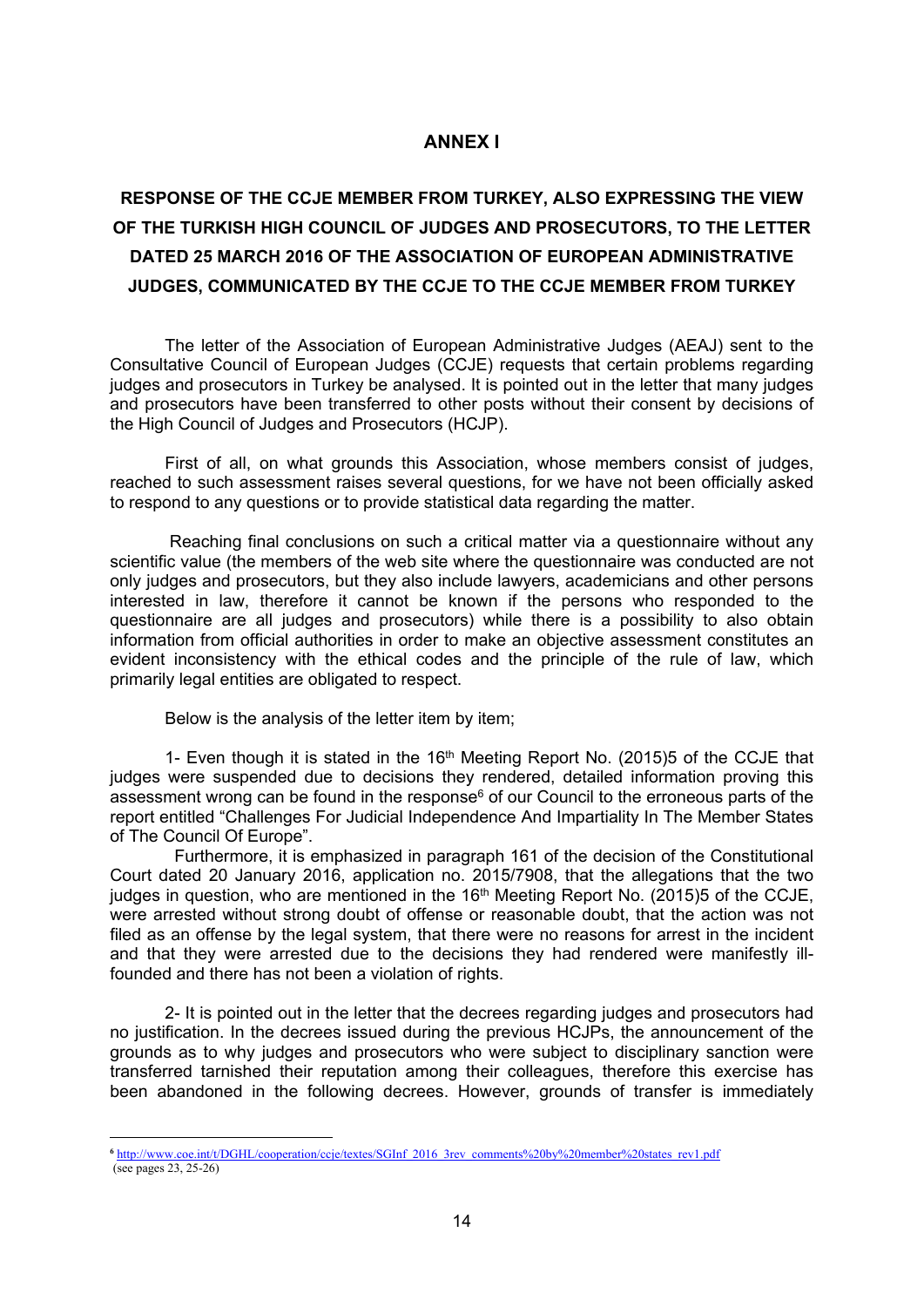provided to the person privately upon request. After this notification, they may resort to legal remedies.

Statistical information regarding the decrees of the HCJP as of 2011 and an explanatory information note on the decree process can also be found in the response<sup>7</sup> of our Council to the erroneous parts of the report entitled "Challenges For Judicial Independence And Impartiality In The Member States of The Council Of Europe".

3- Although it is alleged in the letter that the transfer of the Canakkale public prosecutor Menderes Arıcan to Malatya was due to a post he shared on social media, this transfer was actually made due to the status of work and personnel pursuant to article 47 of the Law No. 2802.

There are files of examination and investigation concerning the relevant person at the Third Chamber of the HCJP, and in this regard, an investigation permit was granted on 28 January 2016. 21 days after this decision, on 18 February 2016, the first chamber of the HCJP rendered a temporary transfer (secondment) decision due to the status of work and personnel. The temporary transfer decision regarding the person in question, also taking the time passed into consideration, is not related to his actions that are the subject matter of the investigation, and the Second Chamber of the HCJP has the authority to render a temporary transfer decision regarding any judge or prosecutor as an interim measure due to investigation (Article 77 of the Law No. 2802). In this respect, it is not reasonable to accept a comment stating that his temporary transfer due to the status of work and personnel was a punishment.

In conclusion, article 47 of the Law No. 2802 is implemented in view of the nature of judiciary services, and temporary transfers outside of the area of post, as seen in the case of the public prosecutor in question, is a method rarely resorted to and such transfers are restricted to 4-months' time with the same article.

4- On the other hand, even though it is alleged in the letter that many judges and prosecutors were transferred due to the decisions they had rendered, upon the analysis of the statistics regarding the number of decrees issued by the HCJP between January 2014 and June 2015, the period taken into consideration in the appended document entitled 'Survey', it is seen that the ratio of the number of judges and prosecutors in the civil judiciary that were transferred without consent in the given period of time is 15.51% compared to the total number of those who were transferred by the decrees, and of this ratio, 3.87% is composed of judges and prosecutors who were transferred due to status of registry (performance) and 12.38% is composed of judges and prosecutors who were transferred due to completion of their duty in the area. In this case, the ratio of the judges and prosecutors who were transferred without their request is 12.99% compared to the judges and prosecutors who were in the scope of the decrees, and since these transfers were made in consideration of the needs of the organization, similar ratios were observed in the decrees of the previous HCJPs.

In the decrees issued regarding the administrative judiciary during the given period of time, the ratio of the number of judges who were transferred without consent is 28.61% compared to the total number of those who were transferred by the decrees, and of this ratio, 3.14% is composed of judges who were transferred due to status of registry and 7.65% is composed of judges who were transferred due to completion of their duty in the area. In this case, the ratio of the judges who were transferred without their request is 25.52% compared to the judges who were in the scope of the decrees, and since these transfers were made in consideration of the needs of the organization, similar ratios were observed in the decrees of the previous HCJPs.

<sup>7</sup> [http://www.coe.int/t/DGHL/cooperation/ccje/textes/SGInf\\_2016\\_3rev\\_comments%20by%20member%20states\\_rev1.pdf](http://www.coe.int/t/DGHL/cooperation/ccje/textes/SGInf_2016_3rev_comments%20by%20member%20states_rev1.pdf) (see pages 28-36)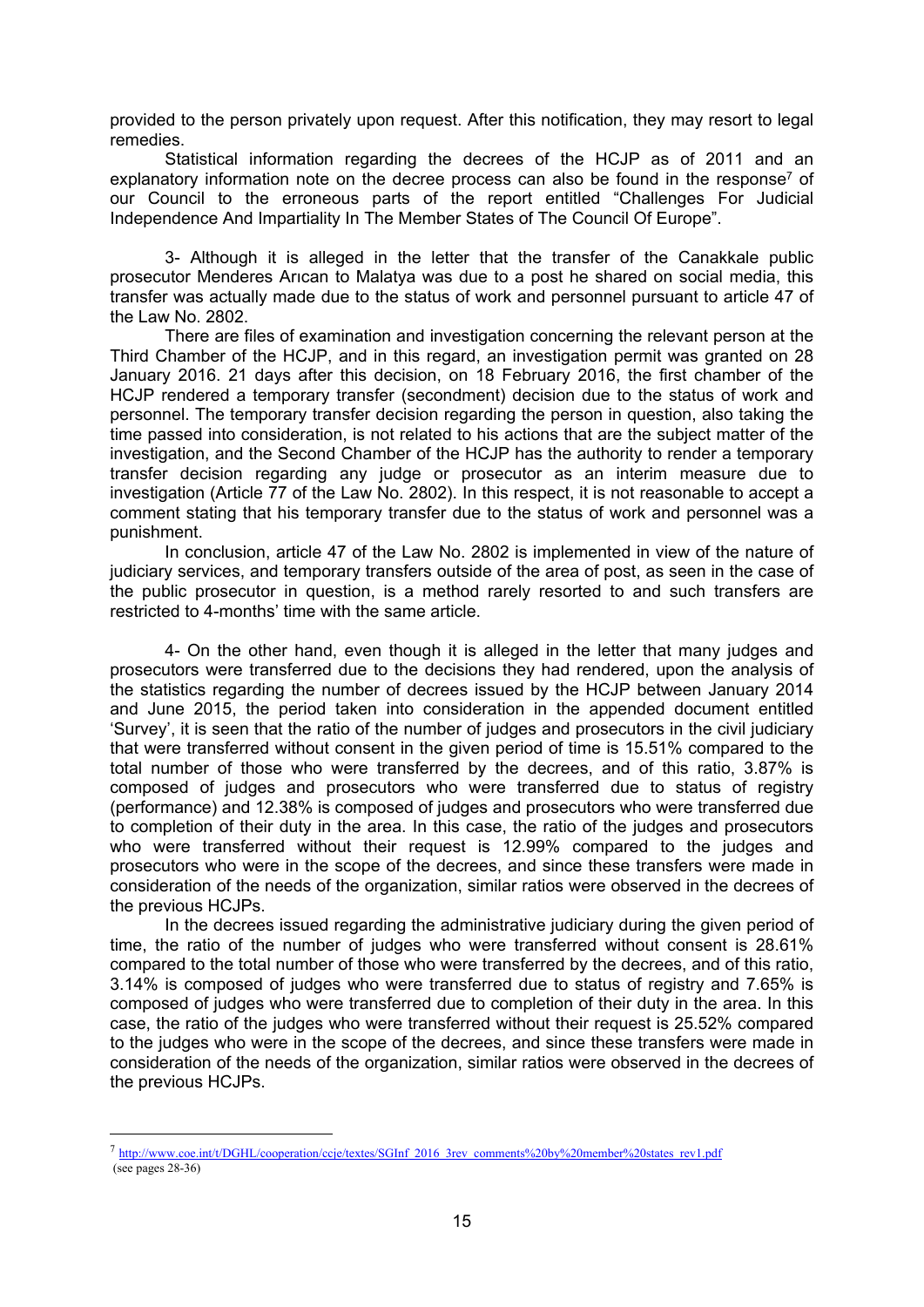During the same period, the number of administrative judges appointed to Taxation Courts although they were working at a Regional Administrative Court or an Administrative Court is 79, and of these, 27 were appointed upon their own request, 2 were appointed based on performance and status of registry, and 6 were appointed for spouse-related excuses. In this case, the number of judges appointed without any request or excuse is 44, and of these 44 judges, the objection of 3 were admitted and the appointment of 1 of these 3 persons to a Taxation Court was cancelled, and the cities to which the remaining 2 were appointed were changed.

5- Regarding the questionnaire results entitled 'Survey';

Even though it is stated that the number of judges and prosecutors who were transferred without any disciplinary action, whose title was changed disregarding the incompletion of his/her time of duty required in the area, and who were transferred for two or more times is 55, as can be seen in the table below, 29 persons in total were appointed two or more times in the same year due to needs and service requirements. Therefore, it is clear that the numbers given in the document presented by the Association of European Administrative Judges is noncompliant with the reality.

| <b>YEAR</b> | JUDGES AND PROSECUTORS TRANSFERRED TWICE IN THE SAME YEAR<br>DUE TO SERVICE REQUIREMENTS |                                                   |                                             |              |  |  |  |  |  |  |
|-------------|------------------------------------------------------------------------------------------|---------------------------------------------------|---------------------------------------------|--------------|--|--|--|--|--|--|
|             | <b>JUDGE</b><br>(Civil Judiciary)                                                        | <b>PROSECUTOR</b><br>(Civil<br><b>Judiciary</b> ) | <b>ADMINISTRATIVE</b><br>(Judge-Prosecutor) | <b>TOTAL</b> |  |  |  |  |  |  |
| 2014        |                                                                                          | 15                                                |                                             | 23           |  |  |  |  |  |  |
| 2015        |                                                                                          | 3                                                 |                                             | 6            |  |  |  |  |  |  |
| TOTAL       | 9                                                                                        | 18                                                |                                             | 29           |  |  |  |  |  |  |

Even though it is stated that there are judges and prosecutors who were transferred without their consent and without the completion of the required time of duty in the area they work at, it should be pointed out that such transfers are made when the needs of the judiciary makes it obligatory and by transferring the judges and prosecutors from lower-profile areas to higher-profile areas (bigger courthouses in cities that are more developed geographically) since the incompletion of the minimum time of duty is generally considered on their benefit.

Although it is stated in the questionnaire that there were judges and prosecutors who were transferred in spite of severe health problems, it is obvious that the requests based on health excuses are evaluated in terms of the official health reports submitted by the relevant persons and whether there are health institutions in their new place of work where they can receive treatment for the said health problems. The requests of those who submit such documents and prove that they can only receive proper health care where they are located are accepted.

On the other hand, although it is claimed that among the judges and prosecutors transferred by the decrees of the HCJP after 17-23 December 2013, 47% consider said transfers as punishment, and 68% are not content with the transfers while only 32% are, it can be seen that 84.48% of the judges and prosecutors in the civil judiciary who were transferred or whose titled were changed by the decrees are composed of those who were included in the decrees upon their own request, and of these, 86.67% were appointed to a duty or one of the duties they had requested with a letter themselves, 10.98% were appointed to a duty nearby or at a higher- profile area, and only 2.3% were appointed to a place that was not included in their letter for appointment, as seen in the table below.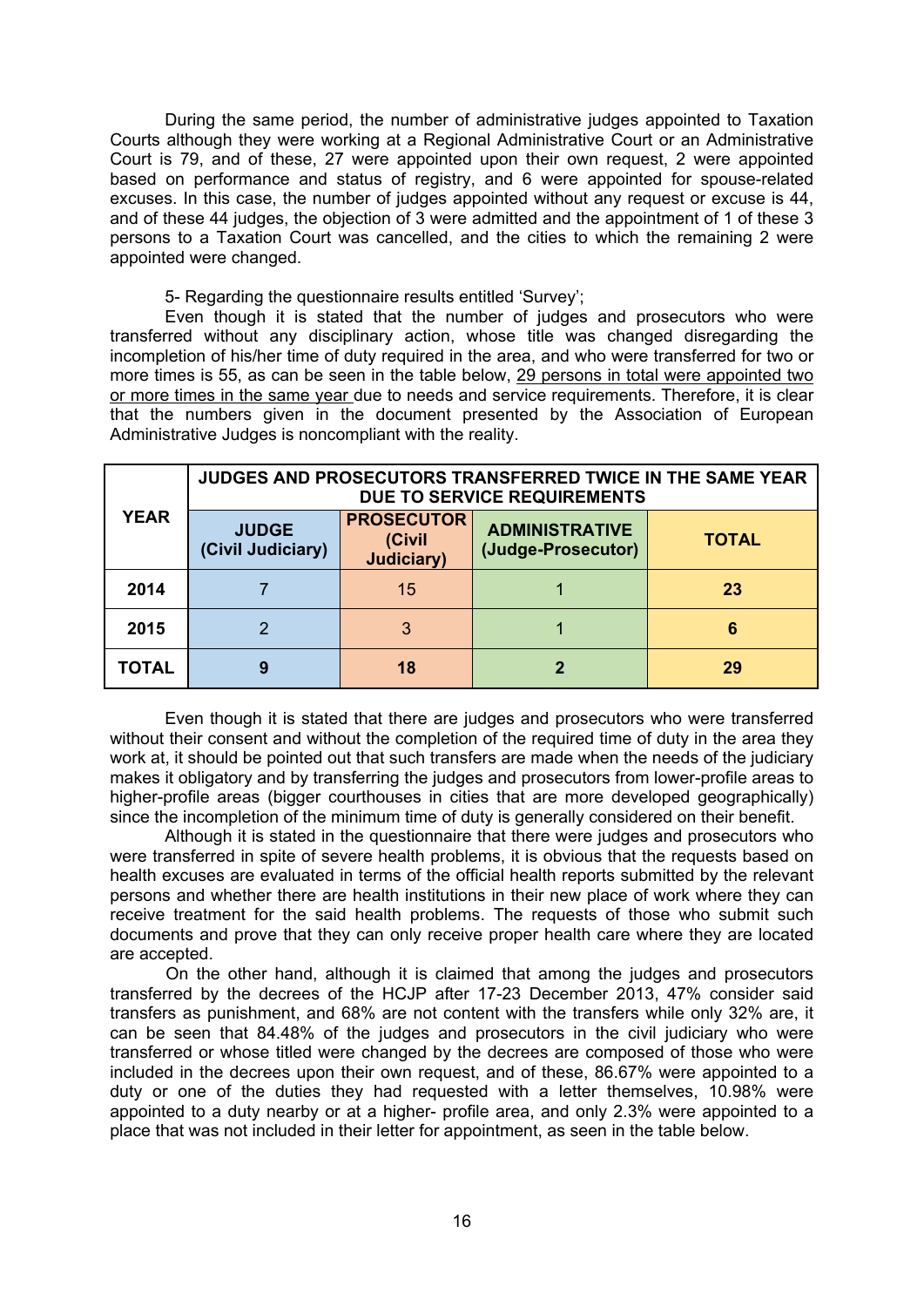| <b>STATISTICS OF CIVIL JUDICIARY DECREES BETWEEN 2014 JANUARY - 2015 JUNE</b> |                       |                         |                         |                                   |               |                                                                                       |               |                                       |                        |                                            |                          |                |                |                                                                                                                                                                        |
|-------------------------------------------------------------------------------|-----------------------|-------------------------|-------------------------|-----------------------------------|---------------|---------------------------------------------------------------------------------------|---------------|---------------------------------------|------------------------|--------------------------------------------|--------------------------|----------------|----------------|------------------------------------------------------------------------------------------------------------------------------------------------------------------------|
| Date of the<br><b>Decree</b>                                                  | Grand<br><b>Total</b> | <b>Request</b>          |                         | <b>Request for</b><br>Appointment |               | <b>Request for</b><br><b>Appointment for</b><br><b>Service</b><br><b>Requirements</b> |               | <b>Service</b><br><b>Requirements</b> |                        | <b>Status of Registry</b><br>(Performance) |                          | Other          |                | <b>Explanation</b>                                                                                                                                                     |
|                                                                               |                       | <b>Number</b>           | Per<br>cent             | <b>Number</b>                     | Per<br>cent   | <b>Number</b>                                                                         | Per<br>cent   | <b>Number</b>                         | Per<br>cent            | <b>Number</b>                              | Per<br>cent              | Number         | Per<br>cent    |                                                                                                                                                                        |
| 16.01.2014                                                                    | 20                    | $\overline{\mathbf{3}}$ | 15.00<br>$\%$           |                                   |               |                                                                                       | ÷,            | 17                                    | 85.00<br>$\%$          |                                            | $\overline{a}$           |                | $\overline{a}$ | Regarding decomposed Public<br>Prosecutor's Offices, and<br>judges and prosecutors of<br>some areas                                                                    |
| 21.01.2014                                                                    | 79                    | 60                      | 75.95<br>$\%$           |                                   | ÷             |                                                                                       | ÷,            | 19                                    | 24.05<br>$\%$          | ÷,                                         | $\overline{\phantom{a}}$ |                | L,             | On grounds of excuses and<br>service requirements                                                                                                                      |
| 11.02.2104                                                                    | 123                   | 117                     | 95.12<br>$\%$           |                                   |               |                                                                                       | ÷,            | 6                                     | 4.88%                  |                                            | ÷,                       |                | ÷,             | On grounds of excuses,<br>admittance to profession and<br>service requirements                                                                                         |
| 06.03.2014                                                                    | 115                   | 99                      | 86.09<br>$\frac{0}{6}$  | 13                                | 11.30<br>$\%$ |                                                                                       |               | $\overline{3}$                        | 2.61%                  |                                            |                          |                |                | Law No. 6524, admittance to<br>profession and ballots                                                                                                                  |
| 22.03.2014                                                                    | 271                   | 240                     | 88.56<br>$\%$           | $\overline{4}$                    | 1.48%         | ÷.                                                                                    | ÷,            | 27                                    | 9.96%                  | ÷,                                         | ÷,                       | $\sim$         | $\overline{a}$ | Law No. 6526, excuses and<br>service requirements                                                                                                                      |
| 11.06.2014                                                                    | 2224                  | 1611                    | 72.44<br>$\%$           | 267                               | 12.01<br>$\%$ | 28                                                                                    | 1.26%         | 195                                   | 8.77%                  | 24                                         | 1.08%                    | 99             | 4.45 %         | Main Decree of 2014                                                                                                                                                    |
| 26.06.2014                                                                    | 33                    | 33                      | 100.00<br>$\%$          | ÷                                 | ÷,            |                                                                                       | ٠             | ÷,                                    |                        |                                            | ÷,                       |                | ÷              | Revision and excuses as a<br>result of re-examination                                                                                                                  |
| 26.09.2014                                                                    | 153                   | 134                     | 87.58<br>$\%$           | $\tau$                            | 4.58%         |                                                                                       | ÷             | 8                                     | 5.23 %                 | ÷                                          | ÷                        | $\overline{4}$ | 2.61%          | Regarding unification of<br>spouses following the decree<br>on ballots and excuse requests                                                                             |
| 05.11.2014                                                                    | $7\phantom{.0}$       | $7\phantom{.0}$         | 100.00<br>$\frac{0}{0}$ |                                   |               |                                                                                       |               |                                       |                        |                                            | ÷                        |                | ÷              | Regarding the appointment of<br>the HCJP members whose<br>term or service ended on 25<br>October 2014                                                                  |
| 27.11.2014                                                                    | 124                   | 61                      | 49.19<br>$\%$           | $\overline{\mathbf{3}}$           |               |                                                                                       |               | 60                                    |                        |                                            | $\overline{\phantom{a}}$ |                | $\overline{a}$ | Unification of spouses<br>following the decree on<br>ballots, and public prosecutors<br>working at HCJP and the<br>Ministry of Justice                                 |
| 28.11.2014                                                                    | 3                     | $\overline{2}$          | 66.67<br>$\%$           | $\mathbf{1}$                      | 33.33<br>$\%$ |                                                                                       | ÷,            |                                       |                        |                                            | ÷,                       |                | L,             | Regarding some civil<br>judiciary judges and<br>admittance to profession                                                                                               |
| 18.12.2014                                                                    | 66                    |                         | 0.00%                   |                                   |               |                                                                                       |               | 66                                    | 100.00<br>$\%$         |                                            | $\overline{a}$           |                | $\overline{a}$ | Regarding some public<br>prosecutors and rapporteur<br>judges working at the Court of<br>Cassation                                                                     |
| 15.01.2015                                                                    | 784                   | 563                     | 71.81<br>$\%$           | 17                                | 2.17%         | $\overline{3}$                                                                        | 0.38%         | 201                                   | 25.64<br>$\%$          |                                            | ÷,                       |                | $\overline{a}$ | Regarding some civil<br>judiciary judges                                                                                                                               |
| 27.01.2015                                                                    | 19                    | 18                      | 94.74<br>$\%$           |                                   | 0.00%         |                                                                                       | 0.00%         | $\mathbf{1}$                          | 5.26 %                 |                                            | $\overline{a}$           |                | $\overline{a}$ | Regarding some civil<br>judiciary judges and<br>prosecutors whose admittance<br>to profession was decided                                                              |
| 05.03.2015                                                                    | 25                    | 20                      | 80.00<br>$\%$           | $\overline{2}$                    | 8.00 %        | $\overline{2}$                                                                        | 8.00%         |                                       |                        |                                            |                          | $\mathbf{1}$   | 4.00%          | <b>Regarding Rapporteurs of</b><br><b>Constitutional Courts and</b><br>some civil judiciary judges<br>and prosecutors whose<br>admittance to profession was<br>decided |
| 19.03.2015                                                                    | 10                    | $\tau$                  | 70.00<br>%              | $\mathbf{1}$                      | 10.00<br>$\%$ | $\overline{2}$                                                                        | 20.00<br>$\%$ |                                       |                        |                                            |                          |                |                | Regarding some civil<br>judiciary judges and<br>prosecutors whose admittance<br>to profession was decided                                                              |
| 12.06.2015                                                                    | 2401                  | 1753                    | 73.01<br>$\%$           | 284                               | 11.83<br>$\%$ | 93                                                                                    | 3.87%         | 236                                   | 9.83%                  | 15                                         | 0.62%                    | 20             | $0.83\%$       | Main Decree of 2015                                                                                                                                                    |
| <b>TOTAL</b>                                                                  | 6457                  | 4728                    | 73.22<br>$\frac{0}{0}$  | 599                               | 9.28%         | 128                                                                                   | 1.98%         | 839                                   | 12.99<br>$\frac{0}{0}$ | 39                                         | 0.60%                    | 124            | 1.92%          |                                                                                                                                                                        |

Among the administrative judges and prosecutors transferred by the decrees of the HCJP in the same period, 71.39% were included in the decree upon their own request, and of these, 93.86% were appointed to a duty or one of the duties they had requested with a letter themselves, 3.2% were appointed to a duty nearby or at a higher-profile area, and only 2.8% were appointed to a place that was not included in their letter for appointment, as clearly seen in the table below.